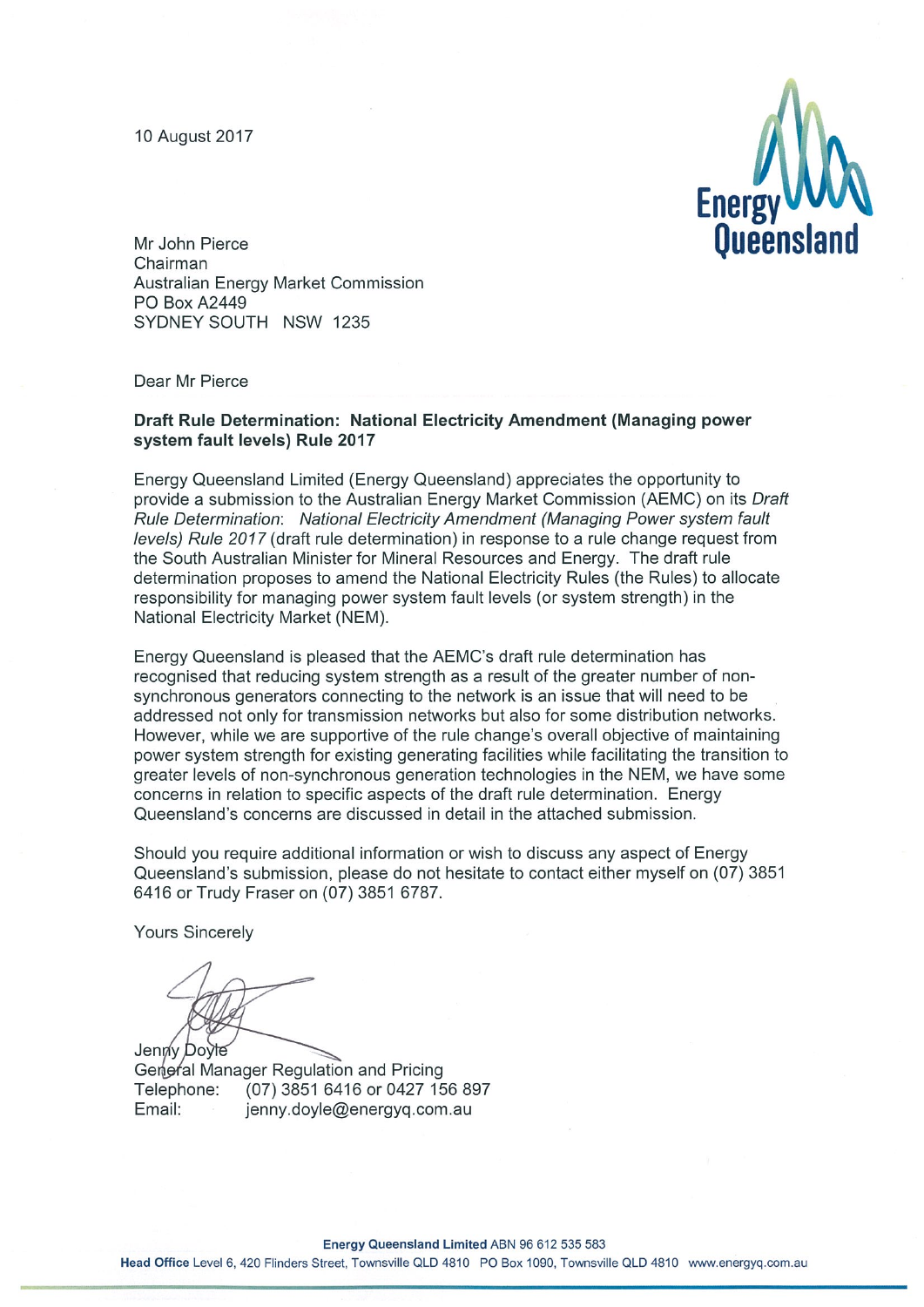# **Energy Queensland**

# **Submission to the Australian Energy Market Commission**

# **Managing Power System Fault Levels - Draft Rule Determination ERC0211**

**Energy Queensland Limited** 10 August 2017

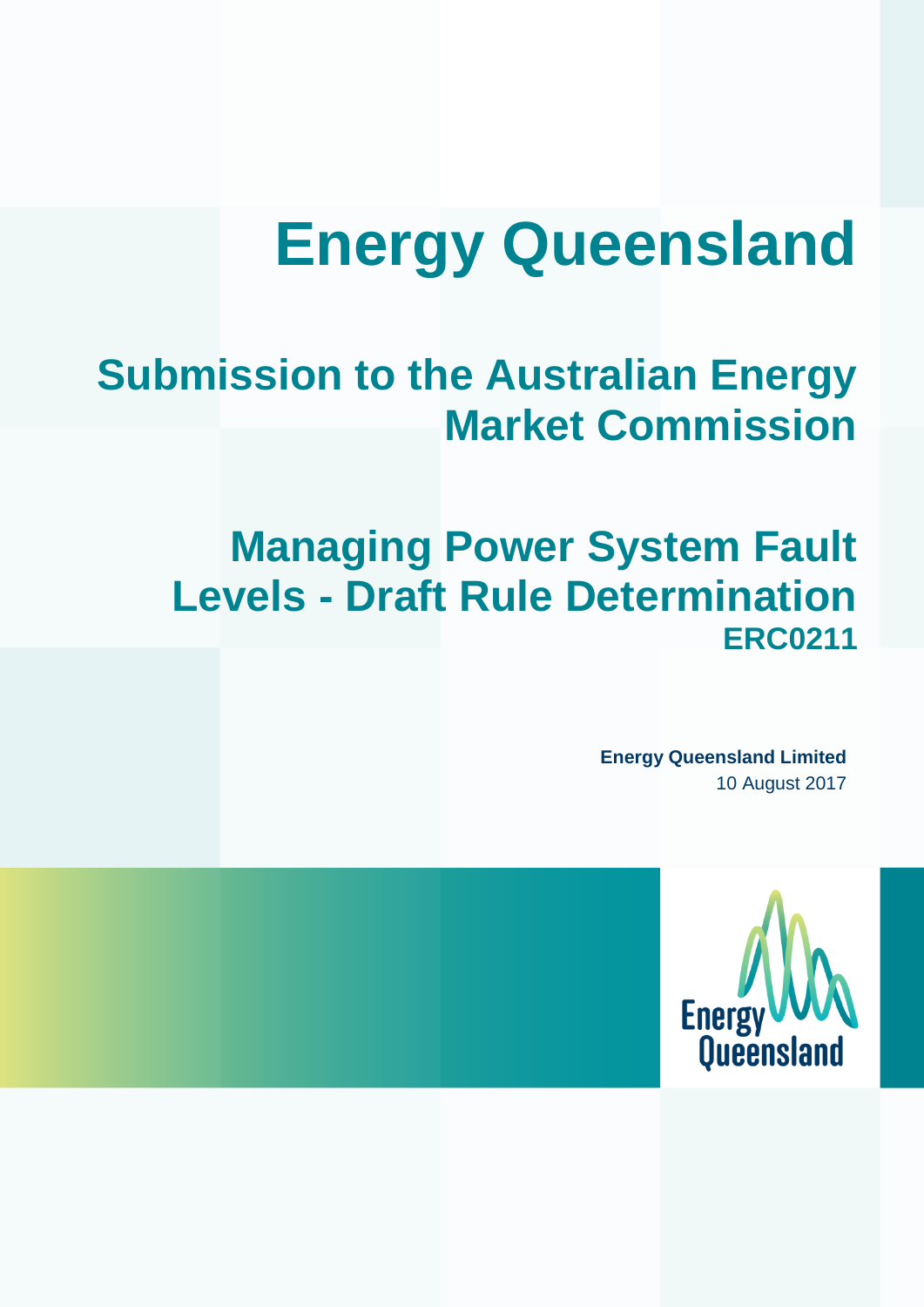#### **About Energy Queensland**

Energy Queensland Limited (Energy Queensland) is a Queensland Government Owned Corporation that operates a group of businesses providing energy services across Queensland, including:

- Distribution Network Service Providers, Energex Limited (Energex) and Ergon Energy Corporation Limited (Ergon Energy);
- a regional service delivery retailer, Ergon Energy Queensland Pty Ltd (Ergon Energy Retail); and
- affiliated contestable businesses, Metering Dynamics, Energy Impact and Ergon Energy Telecommunications.

Energy Queensland's purpose is to 'safely deliver secure, affordable and sustainable energy solutions with our communities and customers and is focussed on working across its portfolio of activities to deliver customers lower, more predictable power bills while maintaining a safe and reliable supply and a great customer service experience.

Our distribution businesses, Energex and Ergon Energy, cover 1.7 million km<sup>2</sup> and supply 37,208 GWh of energy to 2.1 million homes and businesses. Ergon Energy Retail sells electricity to 740,000 customers.

The Energy Queensland Group also includes new energy services businesses which will provide customers with greater choice and control over their energy needs and access to the next wave of innovative technologies and renewables. The energy services businesses are key to ensuring that Energy Queensland is able to meet and adapt to changes and developments in the rapidly evolving energy market.

#### **Contact details**

Energy Queensland Limited Jenny Doyle Phone: +61 (7) 3851 6416 Email: jenny.doyle@energyq.com.au

PO Box 1090, Townsville QLD 4810 Level 6, 420 Flinders Street, Townsville QLD 4810 www.energyq.com.au

Energy Queensland Limited ABN 96 612 535 583

© Energy Queensland Limited 2016

This work is copyright. Material contained in this document may be reproduced for personal, in-house or non-commercial use, without formal permission or charge, provided there is due acknowledgement of Energy Queensland Limited as the source. Requests and enquiries concerning reproduction and rights for a purpose other than personal, in-house or non-commercial use, should be addressed to the General Manager Customer Strategy and Engagement, Energy Queensland, PO Box 1090, Townsville QLD 4810.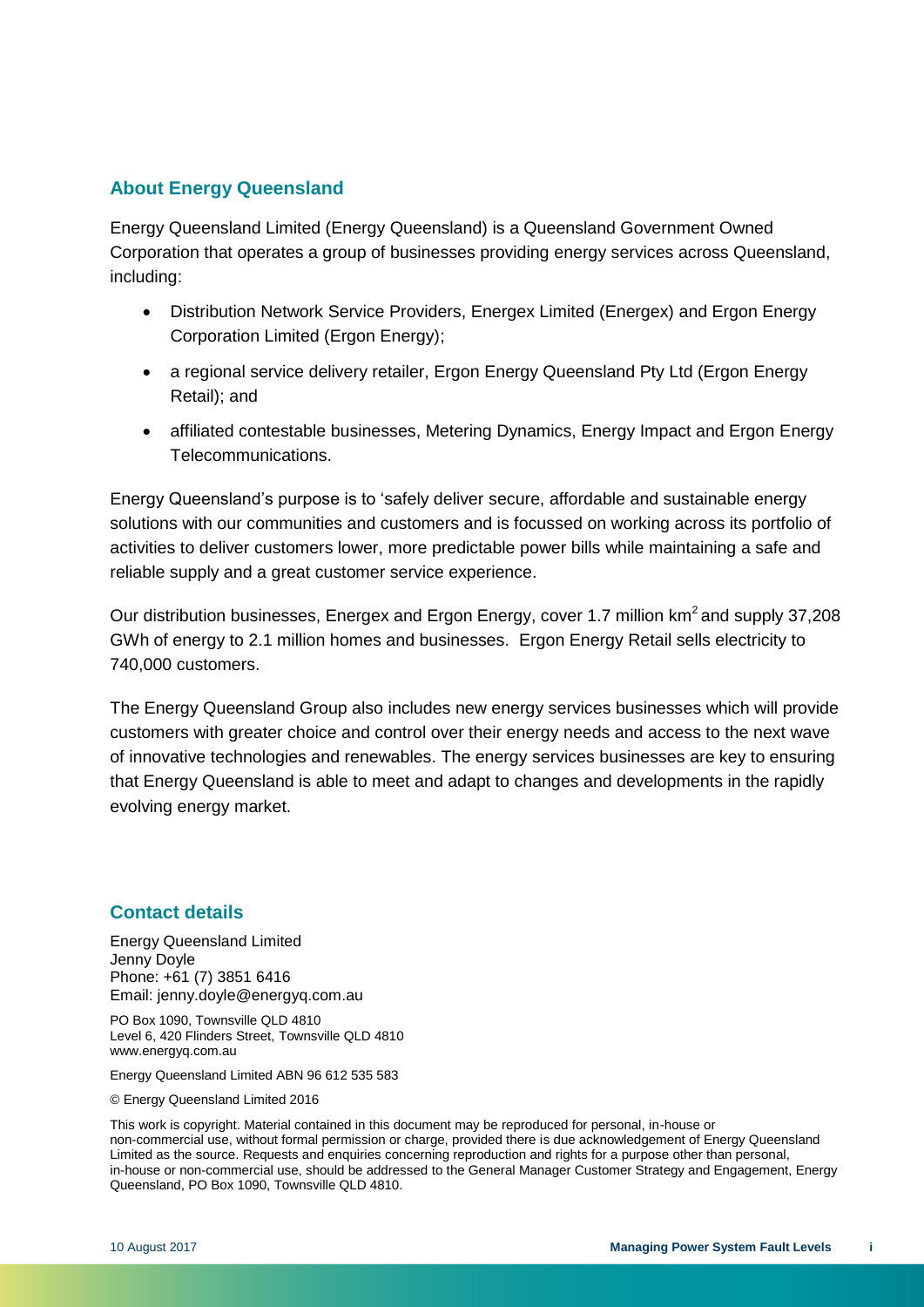# **Contents**

| $\mathbf 1$    |     |                                                                      |  |
|----------------|-----|----------------------------------------------------------------------|--|
| $\overline{2}$ |     |                                                                      |  |
|                | 2.1 | Obligation on network service providers to maintain system strength5 |  |
|                | 2.2 |                                                                      |  |
|                | 2.3 |                                                                      |  |
|                |     |                                                                      |  |
|                |     |                                                                      |  |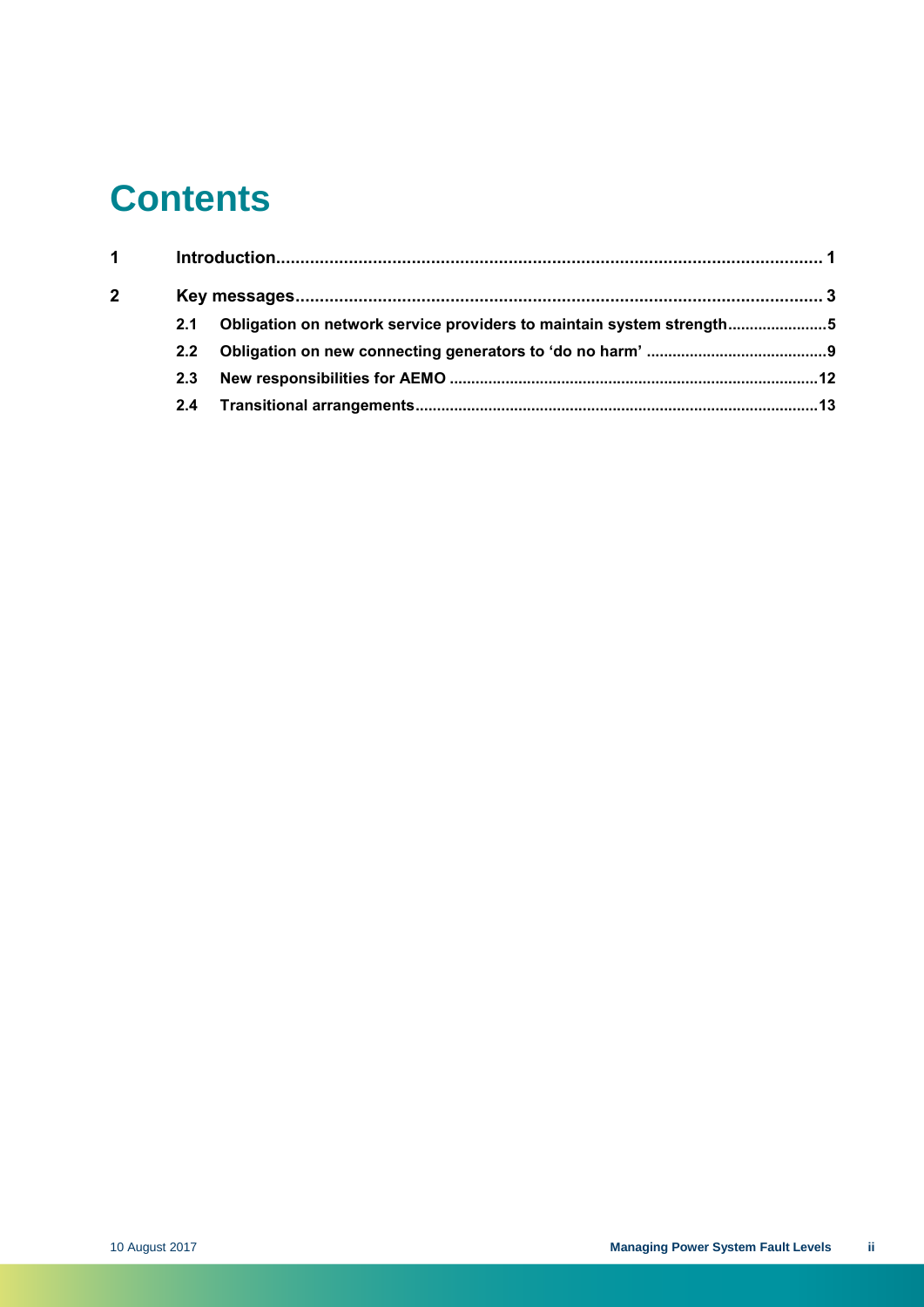# <span id="page-4-0"></span>**1 Introduction**

On 27 June 2017, the Australian Energy Market Commission (AEMC) published the *Draft Rule Determination: National Electricity Amendment (Managing power system fault levels) Rule 2017* (draft rule determination) in response to a rule change request from the South Australian Minister for Mineral Resources and Energy. The draft rule determination proposes to amend the National Electricity Rules (the Rules) to allocate responsibility for managing power system fault levels (or system strength) in the National Electricity Market. Energy Queensland welcomes the opportunity to participate in the consultation process and provides comment on the conclusions and issues raised in the draft rule determination in this submission.

The draft rule determination:

- requires network service providers to maintain system strength at generating system connection points above agreed minimum levels under a defined range of conditions;
- introduces a requirement for the network service provider, generator (or market network service provider) and the Australian Energy Market Operator (AEMO) to agree and register a minimum short circuit ratio as part of the connection process;
- places an obligation on all new connecting generators to 'do no harm' to the minimum level of system strength being provided to existing generators at the time of the connection to enable those generators to continue to meet their performance standards; and
- provides transitional arrangements for existing generators, the relevant network service provider and AEMO to agree and register the level of system strength of existing generating systems that the network service provider will need to maintain on an ongoing basis.<sup>1</sup>

The AEMC has requested that interested parties should make submissions on the draft rule determination by 8 August 2017. Energy Queensland's comments are provided in Section 2 of this submission.

<sup>&</sup>lt;sup>1</sup> AEMC, *Draft Rule Determination: National Electricity Amendment (Managing power system fault levels) Rule 2017*, 27 June 2017, p. i.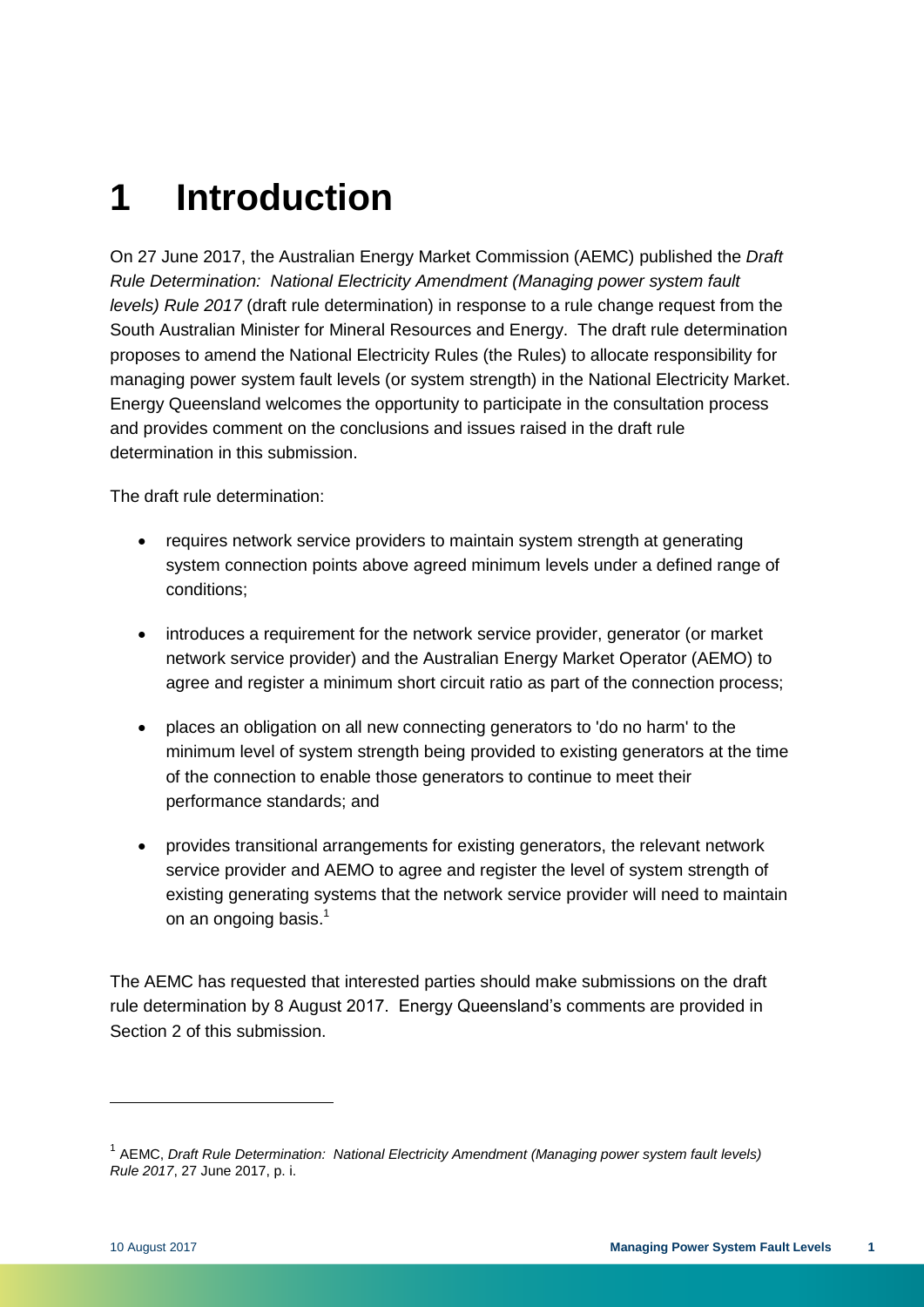As a member of Energy Networks Australia (ENA), the peak national body for Australia's energy networks, Energy Queensland has also contributed to and is supportive of the issues raised in the ENA's submission

Energy Queensland is available to discuss this submission or provide further detail regarding the issues raised.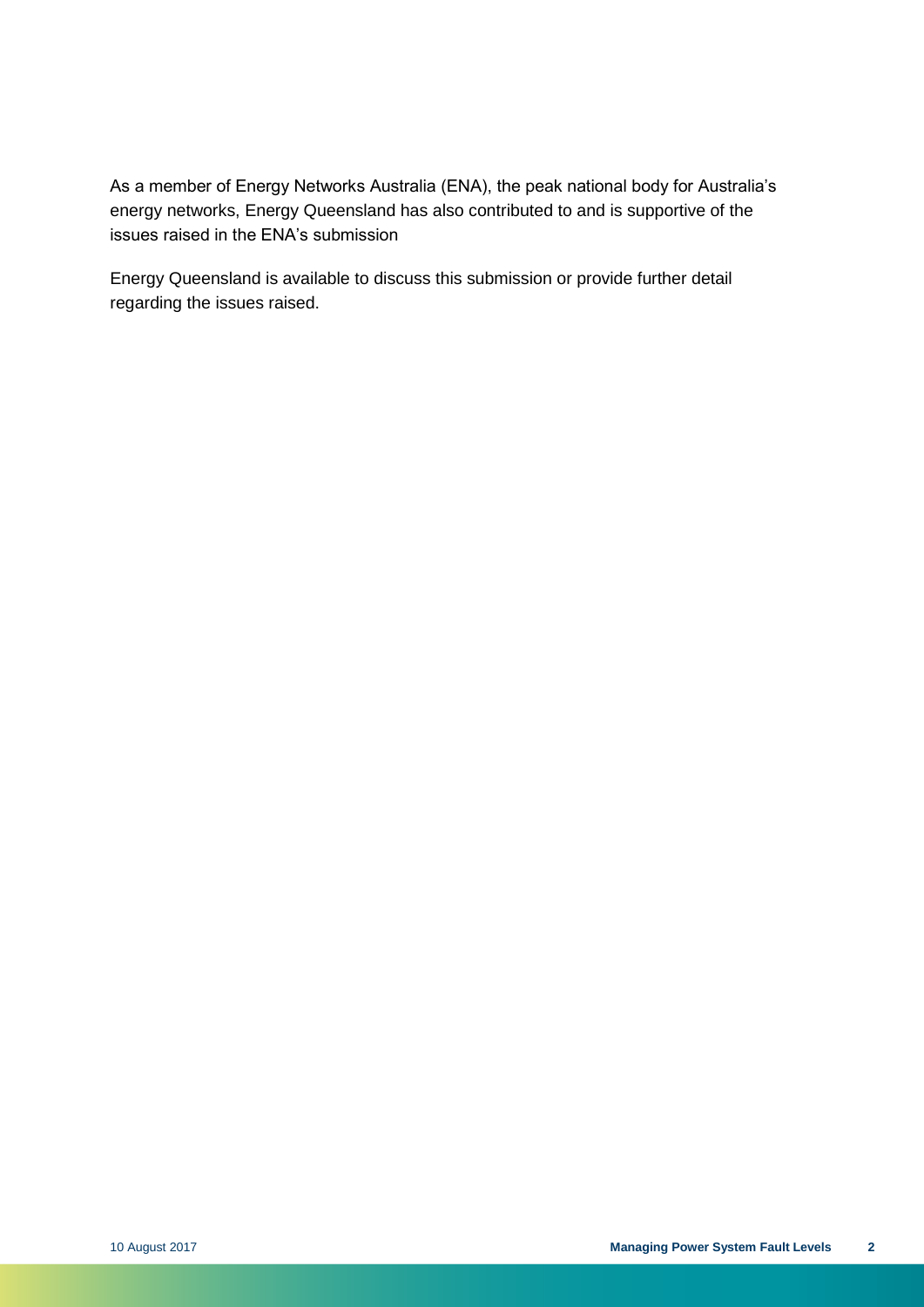# <span id="page-6-0"></span>**2 Key messages**

Energy Queensland is supportive of the rule change's overall objective of maintaining power system strength for existing generating facilities while facilitating the transition to greater levels of non-synchronous generation technologies in the National Electricity Market. Connection of new, non-synchronous power electronic converter type generators in low system strength networks can adversely affect power system security, quality of supply and protection systems. Given the rapid growth in non-synchronous generator connections in Queensland, maintaining power system strength will be an ongoing challenge in some parts of our distribution system.

Network service providers are now receiving increasing volumes of connection enquiries and applications from multiple non-synchronous generator proponents seeking to connect to their networks. In Queensland, we are currently managing a significant number of projects which, in total, exceed 7.1 GW. South-east Queensland (Energex) consists of a strong, interconnected network with minimal large-scale generator connection opportunities, but significant levels of domestic and commercial rooftop solar systems. In contrast, regional and rural Queensland (Ergon Energy) has seen significant growth over the last two years in the number of large-scale generation connections, largely attributable to the State's high solar irradiance, coupled with available and affordable land mass.

Ergon Energy now has over 130 projects at various stages of enquiry, connection application or construction, with more expected in the future. It is anticipated that the increase in large-scale generation projects could see up to 1,650 MW of renewable nonsynchronous power electronic converter type generation added to Ergon Energy's network by the final quarter of 2020. Approximately 56 per cent of those projects will have a short circuit ratio of less than 5.0 and represent 'at risk' connections where performance standard issues could be experienced. Although 44 per cent of these projects are smaller than 30 MW and contribute only 14 per cent (i.e. approximately 0.23 GW) of the entire non-synchronous generation export capacity, half will have a short circuit ratio of less than 5.0. These short circuit ratio figures exclude the effect of:

- adjacent transmission network and distribution network cluster impacts (i.e. where the weighted short circuit ratio screening metric measure will indicate a further reduction in system strength);
- retirement or displacement of existing synchronous generators; and
- contingent conditions or protected events.

These cumulative impacts will result in an even higher proportion of 'at risk' generator connections.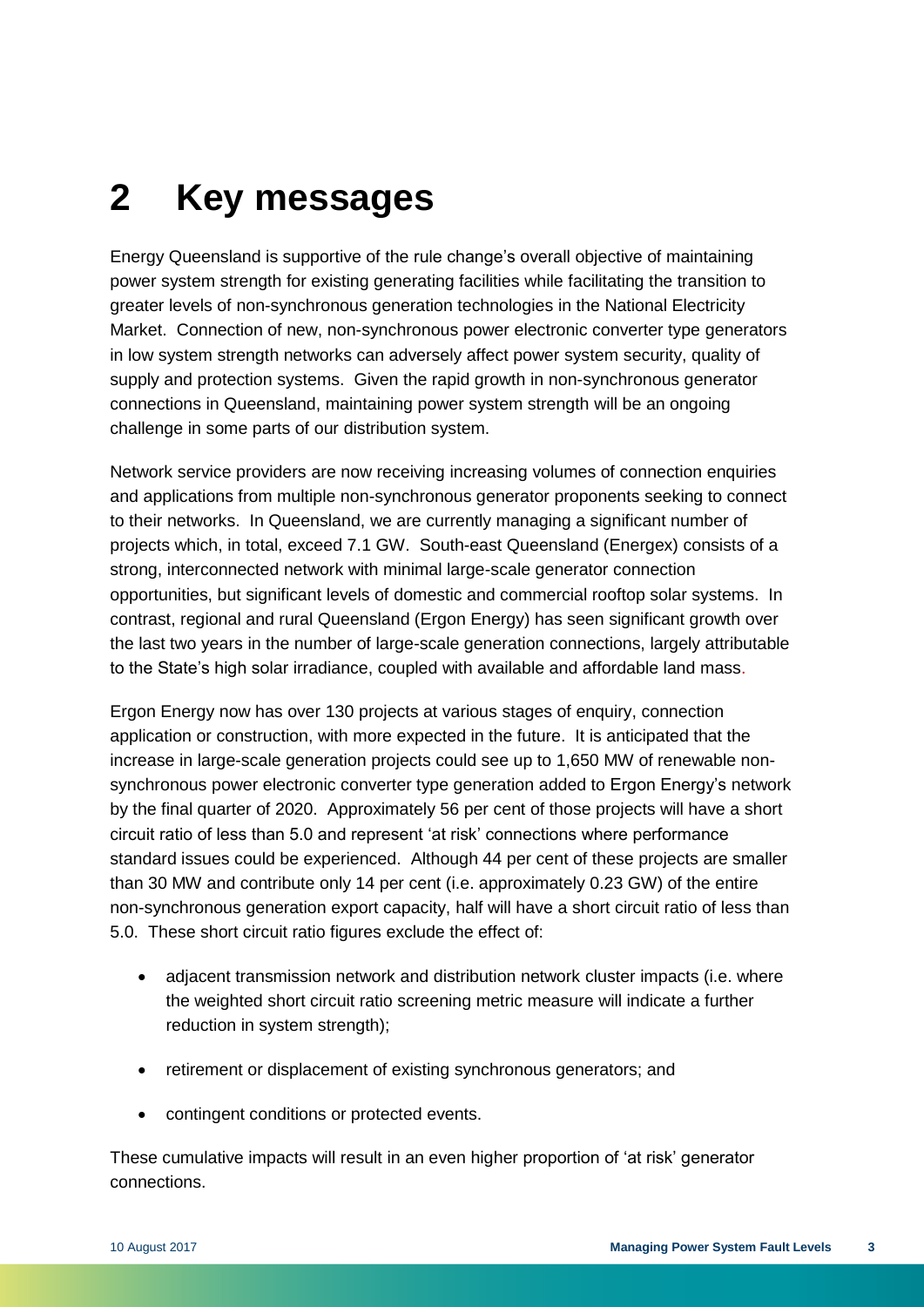In addition, we are seeing an increasing number of non-synchronous generators seeking to connect to the network where their proximity to each other may have a material impact upon assessing 'first in time' connections and the new generator's performance. Consequently, the connection of both larger and smaller generators, including clusters of renewable generators, to the shared network are creating regional areas of low system strength and posing significant challenges with respect to maintaining power system security, quality of supply standards, protection system effectiveness and mitigation measures to 'do no harm'.

Energy Queensland is pleased that the AEMC's draft rule determination has recognised that reducing system strength in the distribution system is an issue that will need to be addressed as a result of the greater numbers of non-synchronous generators connecting to the network. As noted in our submission on the AEMC's System Security Market Frameworks Review Directions Paper, system strength in the distribution network is an important consideration for Energy Queensland, particularly in the extensive network which extends hundreds of kilometres west of Powerlink's east coast transmission network that, in itself, extends over 1,300 kilometres from Brisbane to Cairns in Far North Queensland. The expansion of the draft rule to include both transmission network service providers and distribution network service providers is therefore welcomed.

Notwithstanding our support for the proposed rule change, Energy Queensland has some concerns in relation to specific aspects of the draft rule determination. In particular, we consider that some elements of the proposed rule may be difficult for network service providers and other participants to implement and may not achieve efficient outcomes in line with the National Electricity Objective. In Energy Queensland's view, the approach to maintaining system strength should be well-considered, efficient and straightforward to apply. To assist in the achievement of this objective, Energy Queensland has provided specific comments for further consideration by the AEMC below. We also support and would welcome participating in further collaboration with the AEMC, AEMO, network service providers and other relevant market participants to assist the AEMC in developing its final rule determination.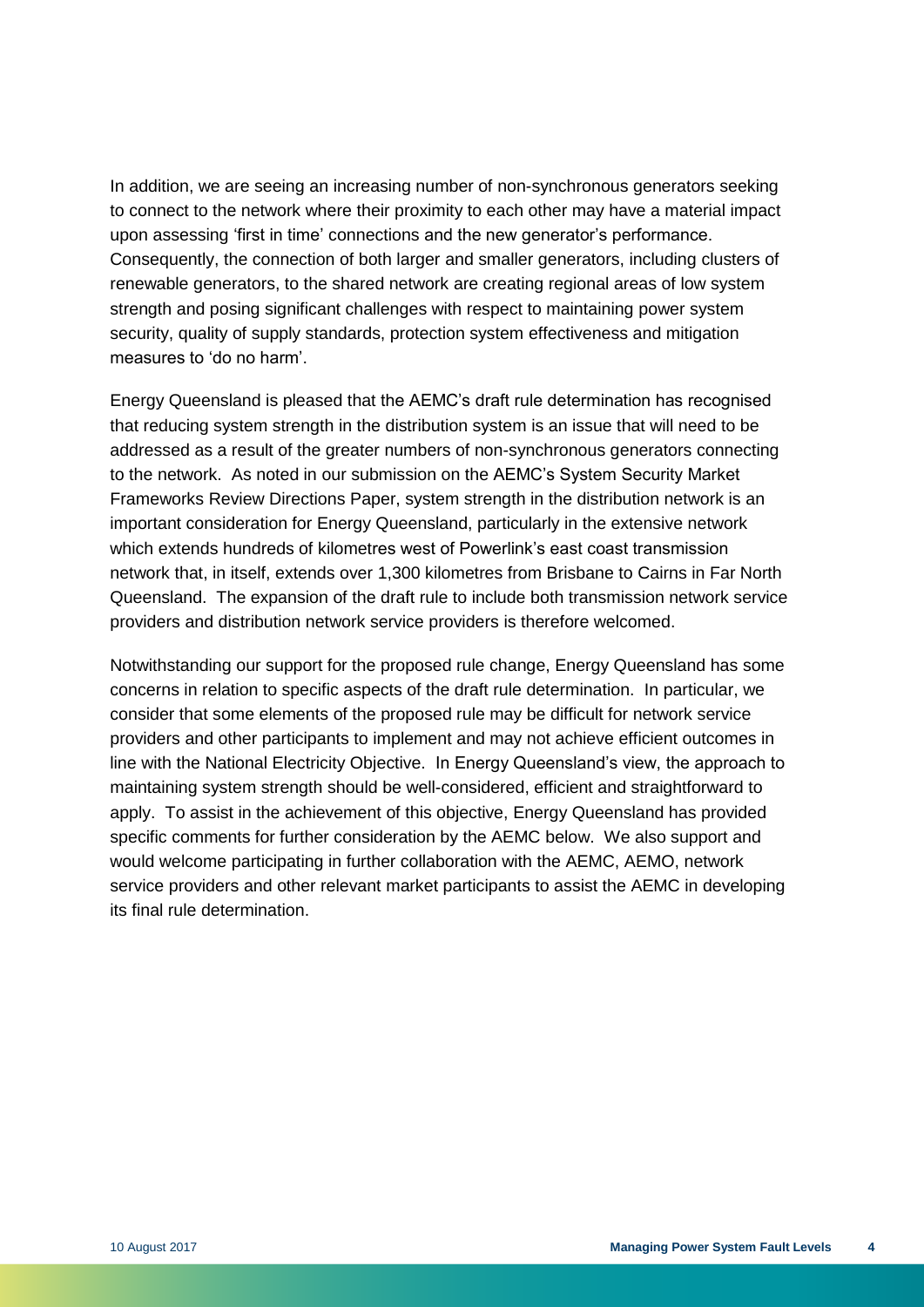### <span id="page-8-0"></span>**2.1 Obligation on network service providers to maintain system strength**

In its draft rule determination, the AEMC has concluded that the network service provider is the party best placed to maintain system strength to enable generators to meet their performance standards.<sup>2</sup> The AEMC has formed this conclusion on the basis that network service providers have a view of their networks at the holistic level and are therefore better able to manage the risks associated with dealing with system strength issues as well as make more efficient investment decisions to address low system strength in association with their other obligations to operate and plan their networks. 3

As a consequence, the draft rule proposes that network service providers will be required to plan and operate their networks to maintain the short circuit ratio at the connection point for each generating system to a level that is above that system's minimum requirement under normal operating conditions, including following a credible contingency or protected event. The minimum short circuit ratio, which is to be registered with AEMO, is to be agreed during the connection process by the network service provider, the generator and AEMO.<sup>4</sup>

Energy Queensland supports the requirement for network service providers to maintain system strength at generating system connection points above an agreed minimum level. However, we believe that further consideration of the following is required:

#### *Short circuit ratio calculation*

While weighted short circuit ratio is one measure that can be used, it is, in our view, only useful as a screening metric. Similarly, other indexes, like equivalent short circuit ratio, composite short circuit ratio or short circuit ratio, are also screening metrics used to provide an indication of the network sensitivity to active / reactive power injections or absorptions (i.e. system strength) and potential adverse power system security, quality of supply and protection system effectiveness impacts when connecting non-synchronous generators on either the distribution network or adjacent transmission network. These measures provide a valuable insight into system strength but are not

 $<sup>2</sup>$  Ibid, p. ii.</sup>

 $^3$  Ibid, p. ii.

 $<sup>4</sup>$  Ibid, p. iii.</sup>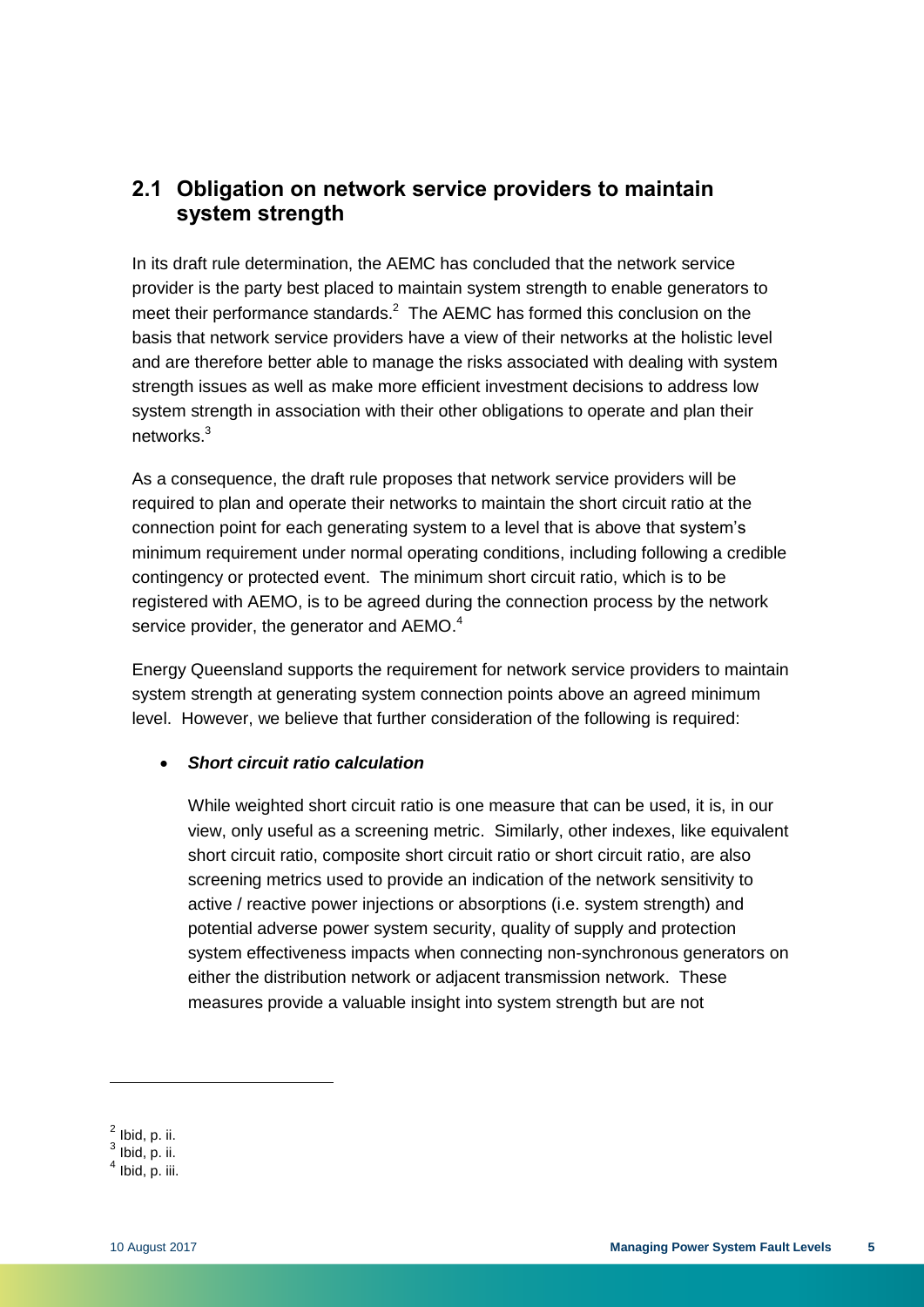considered appropriate to be registered with AEMO at conclusion of the connection process.

In order to make an accurate assessment of system strength and the impacts a new non-synchronous generator will have on power system security, quality of supply standards and protection system effectiveness, several interlinked requirements are considered essential to delivering a successful connection in Queensland, namely:

- − close coordination between the distribution network service provider and the transmission network service provider due to impacts from adjacent generator clusters;
- minimum quaranteed fault levels at the connection node (both transmission and distribution networks), having regard to the:
	- normal network operation defined by AEMO, the transmission network service provider and the distribution network service provider to ensure a robust and reasonable framework to forecast displaced and retired synchronous generation units and avoid future Distribution Use of System (DUOS) charges to distribution customers;
	- contingent network operation to account for security of supply and operational response times in regional Queensland; and
	- **•** protected events, considering the impacts of cyclones on the coastal network and storm exposure to the inland networks;
- − support from robust modelling guidelines (i.e. ERC0219 Generating System Model Guidelines) and explicit requirements upon generator proponents to provide an accurate and verified electromagnetic transient (EMT)-type model (PSCAD/EMTDC) at an appropriate stage of the connection process (preferably during the application stage and no later than the offer to connect stage);
- − certification from the proponent that the generating system is capable of operating correctly down to industry benchmark levels at the high voltage terminals of each item of plant, such as those provided for in the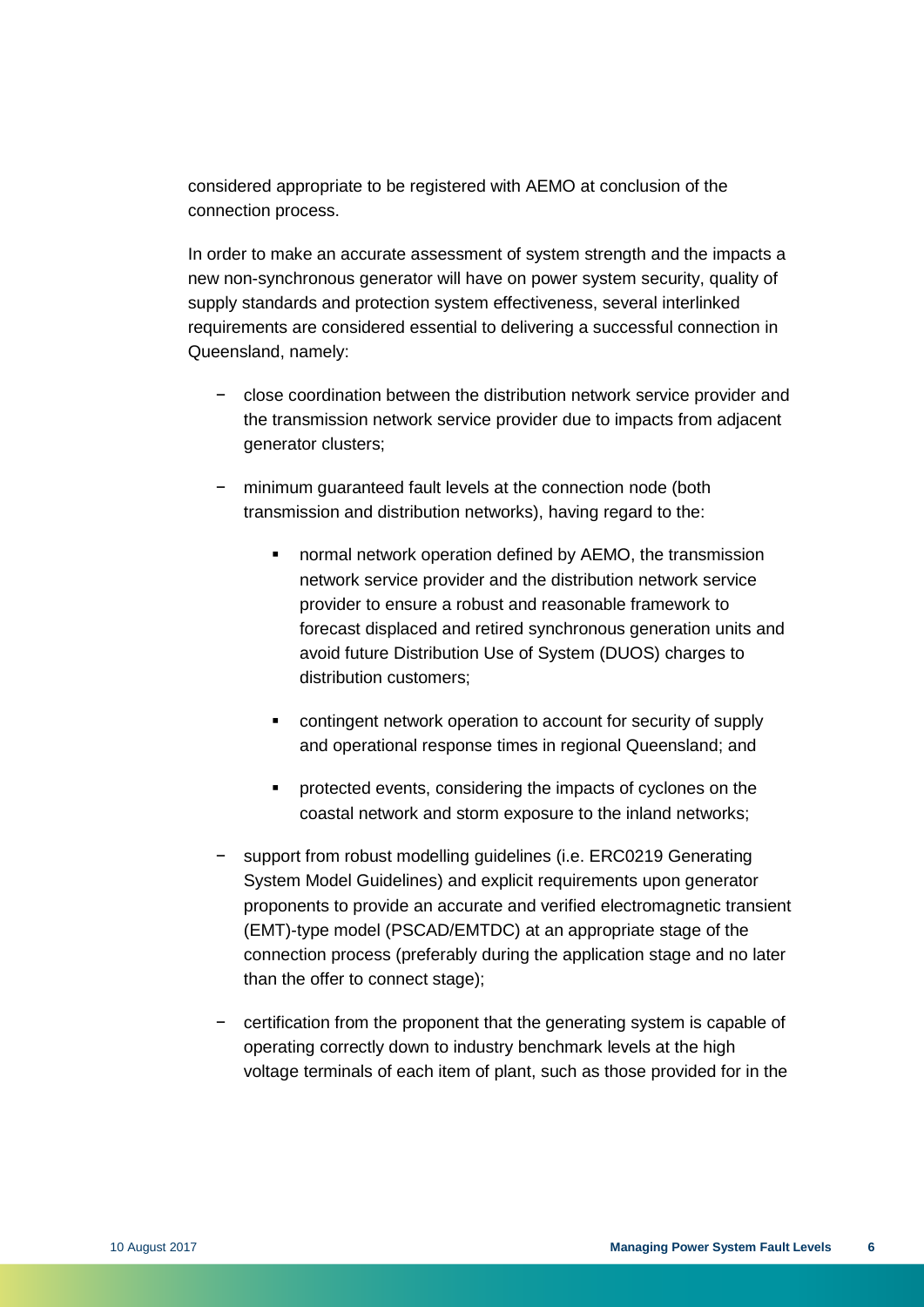Essential Services Commission of South Australia's (ESCOSA's) guidelines, namely:

- minimum short circuit ratio of 1.5;
- **numbia minimum positive sequence X/R ratio of 2 (ratio of system** inductive to resistive impedance); and
- **•** applicable safety margins; and
- − 'do no harm' cost recovery mechanisms which recognise that:
	- in distribution networks largely decoupled from the transmission network, associated system strength mitigation costs should be attributed to a single party (i.e. the new generator connection) to send a clear cost signal and minimise DUOS charges on future distribution customers; and
	- in distribution networks where there are system strength issues from cluster connections associated with transmission-connected generators, the 'do no harm' cost recovery mechanism should be attributed to a single party (i.e. the new generator connection) to send a clear cost signal and minimise Transmission Use of System (TUOS) and / or DUOS charges on future customers, unless it is considered that renewable generation hubs are considered a strategic network service provider objective and managed under the regulatory investment test process to fund.

#### *Generator retirements from the market*

Energy Queensland has a number of concerns with respect to retirement of generators and how this will impact on network service providers' obligations, namely:

− There is currently uncertainty over the timing of generator retirements to enable sufficient planning. To assist with future planning, the Independent Review into the Future Security of the National Electricity Market recommended that there should be a requirement for large electricity generators to notify the market three years prior to retirement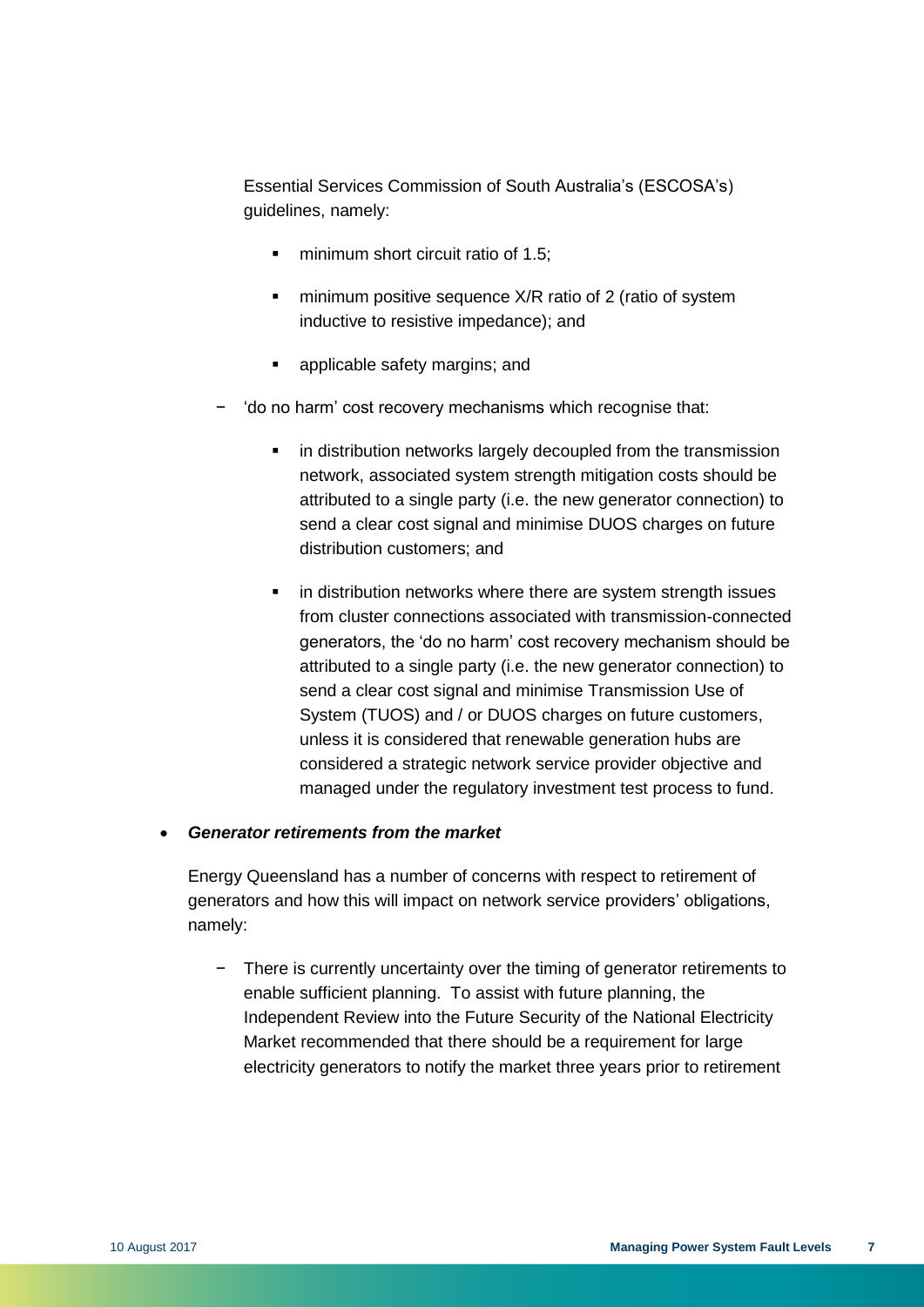to allow adequate time for planning.<sup>5</sup> However, even if this recommendation is implemented, it is possible that the notification and retirement of a large synchronous generator could occur within a single regulatory control period and the impacted network service provider would not have made allowance to address the reduction in system strength in its approved capital works program.

We therefore suggest that further consideration is given to how network service providers can effectively plan to maintain system strength where a generator unexpectedly retires during a regulatory control period and the appropriate means of cost recovery.

− Energy Queensland envisages that a regulatory investment test process will be required where the cost of the most expensive option to address a network need is above the regulatory investment test cost threshold. As the regulatory investment test process can take from between six to eighteen months to complete, there may be significant delays in undertaking remediation works to address low system strength on the network, which may be an issue where short notice of a generator retirement is provided.

Consequently, Energy Queensland recommends that further consideration of how the regulatory investment test process can be amended to ensure system strength remediation works can be undertaken in a timely manner is required. For example, the process could be streamlined by applying the same approach to system strength as currently applies to urgent and unforeseen network issues that put the reliability of the distribution network at risk.

− Energy Queensland believes that where a retiring synchronous generator is either transmission-connected or distribution-connected and has a significant impact on the fault levels at the transmission connection point, the transmission network service provider should be responsible for maintaining system fault levels in both the transmission and distribution networks. We would therefore appreciate further

<sup>5</sup> Dr Alan Finkel et al, *Independent Review into the Future Security of the National Electricity Market: Blueprint for the Future*, June 2017, p. 6.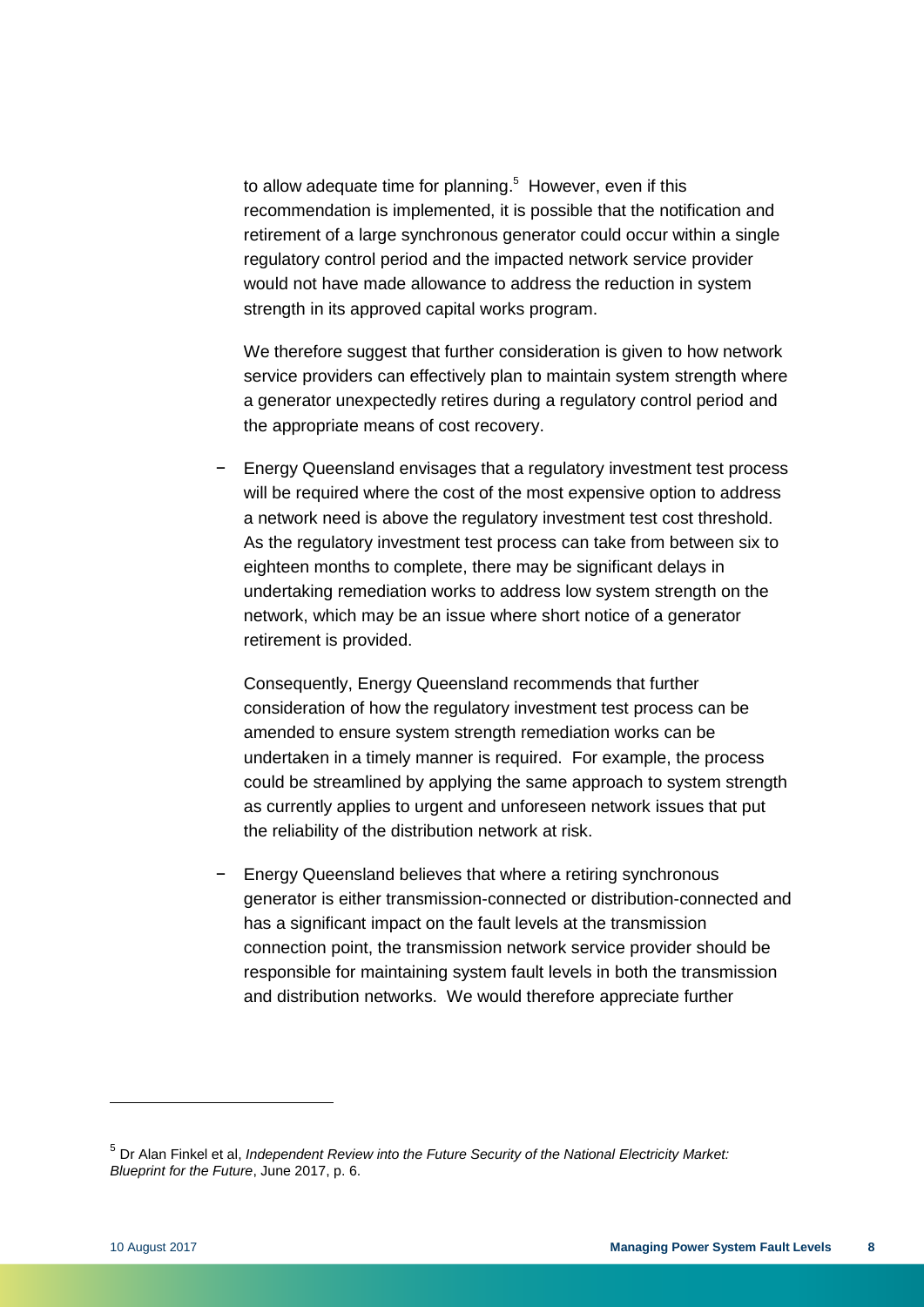clarification in the final rule determination to ensure that the obligation to maintain system strength in this situation is the responsibility of the relevant transmission network service provider.

− Generators are commercial entities and so are likely to experience longterm shutdown events which can also have a significant impact upon system strength. These long-term shut down events can be driven by commercial reasons (such as 'mothballing'), suspended fuel supply contracts (either commercially driven or due to supply chain failures), or plant failure with a long repair time. Energy Queensland therefore considers that further clarity is required as to what is meant by 'retirement' of a generator for the purposes of this rule change (i.e. whether it includes long-term shutdown events) as well as which party will be responsible for funding any necessary remediation to address the impact on the registered short circuit ratios of other generators.

#### *Appropriate governance, regulatory and competitive protections under the Rules*

The proposed rule change will place new obligations on network service providers with respect to maintaining system strength and, as highlighted by the ENA in its submission, it is important to ensure that appropriate governance, regulatory and competitive arrangements are in place for network service providers under the Rules. Consequently, Energy Queensland would appreciate if the AEMC would extend its consideration of these issues to include distribution network service providers, particularly with respect to any protections, limitations or immunities from liability that may be appropriate as a result of the provision of system strength services.

### <span id="page-12-0"></span>**2.2 Obligation on new connecting generators to 'do no harm'**

The draft rule determination places an obligation on new generators to 'do no harm' to the minimum level of system strength that is currently being provided by the network service provider to existing generators connected to its network. Consequently, as part of the connection process, the new generator, the network service provider and AEMO will need to not only agree and register the minimum short circuit ratio to be provided by the network service provider but also determine the extent to which the new connecting generator will impact upon the minimum short circuit ratios currently being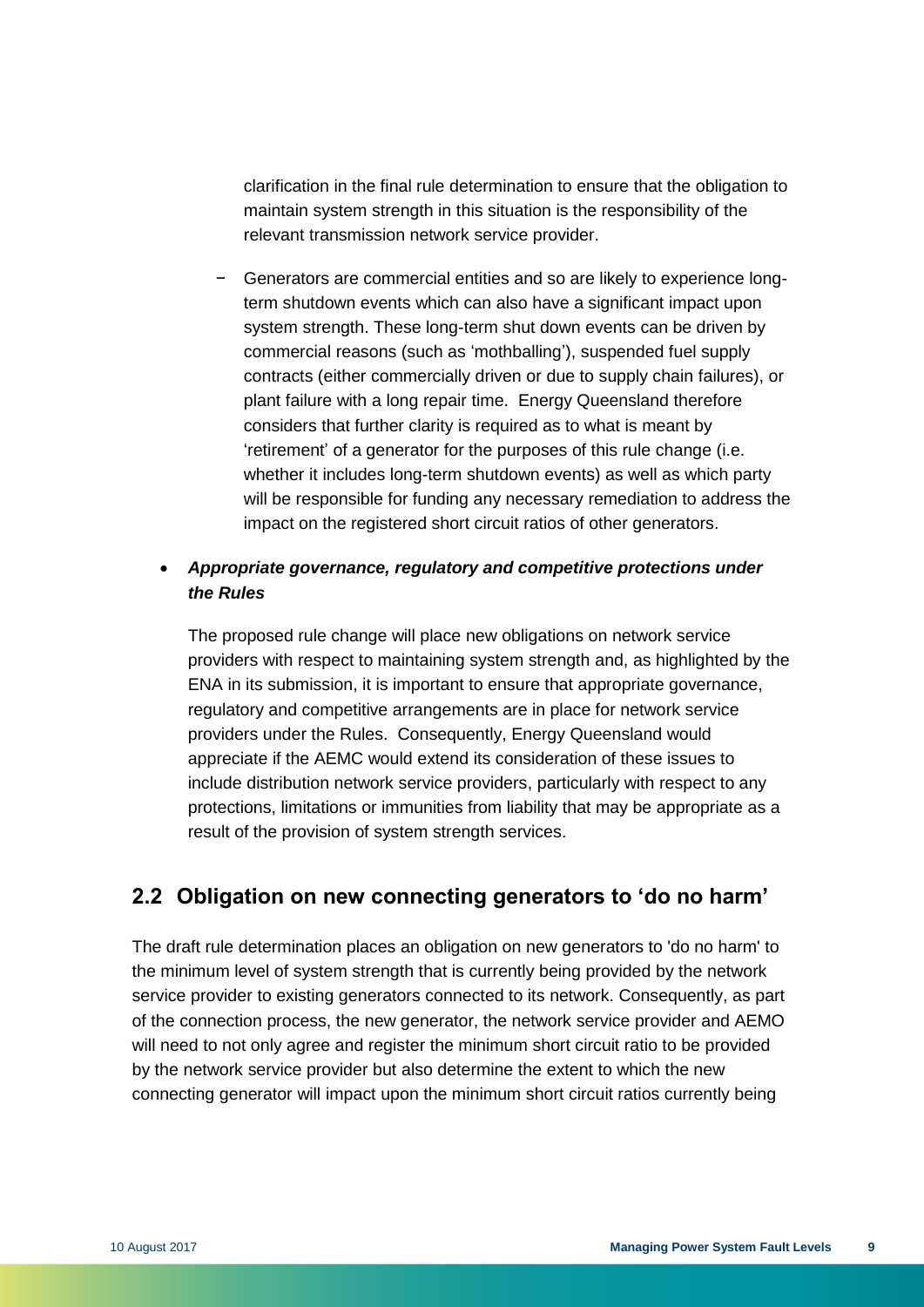provided to existing generators. The new connecting generator will be required to fund any remediation works required to be undertaken by the network service provider to address system strength issues.<sup>6</sup>

Energy Queensland supports the proposed requirement for new connecting generators to 'do no harm' to the minimum level of system strength being provided to existing generators. We welcome an arrangement that will assist in incentivising a new generator to either connect in a part of the network where there is sufficient system strength or fund the costs associated with addressing system strength issues to accommodate their connection. However, we believe that the following issues require further consideration in the AEMC's final rule determination:

#### *Assessing 'do no harm'*

While Energy Queensland considers that a weighted short circuit ratio calculation would provide an indication of system strength, our view is that it is only valuable as a screening metric, i.e. to determine whether there is a reasonable expectation that a new generator connection will impact upon the minimum short circuit ratios being provided to existing generators. In order to assess harm, a more detailed assessment of all factors, such as those defined in section 2.1 above, will be required. To undertake a detailed assessment, it will be essential for EMT-type modelling data to be provided by generator proponents. However, experience has shown that the ability of proponents to provide accurate and timely technical information is often an issue.

As it will be necessary for generator proponents to provide network service providers with accurate and timely models and information to determine whether remedial actions will be required to maintain system strength, it should be made explicit in the final rule that generator proponents have an obligation to provide this information during the application to connect stage and finalised before the offer to connect stage of the connection process.

#### *Multiple generator connections*

The proposed process for allocating the level of harm that a new connecting generator will cause to the minimum system strength being provided to existing generating systems will only be effective where there is one generator seeking to connect at any one time. In the situation where there are multiple generators

<sup>6</sup> AEMC, *Draft Rule Determination: Managing power system fault levels*, p. iii.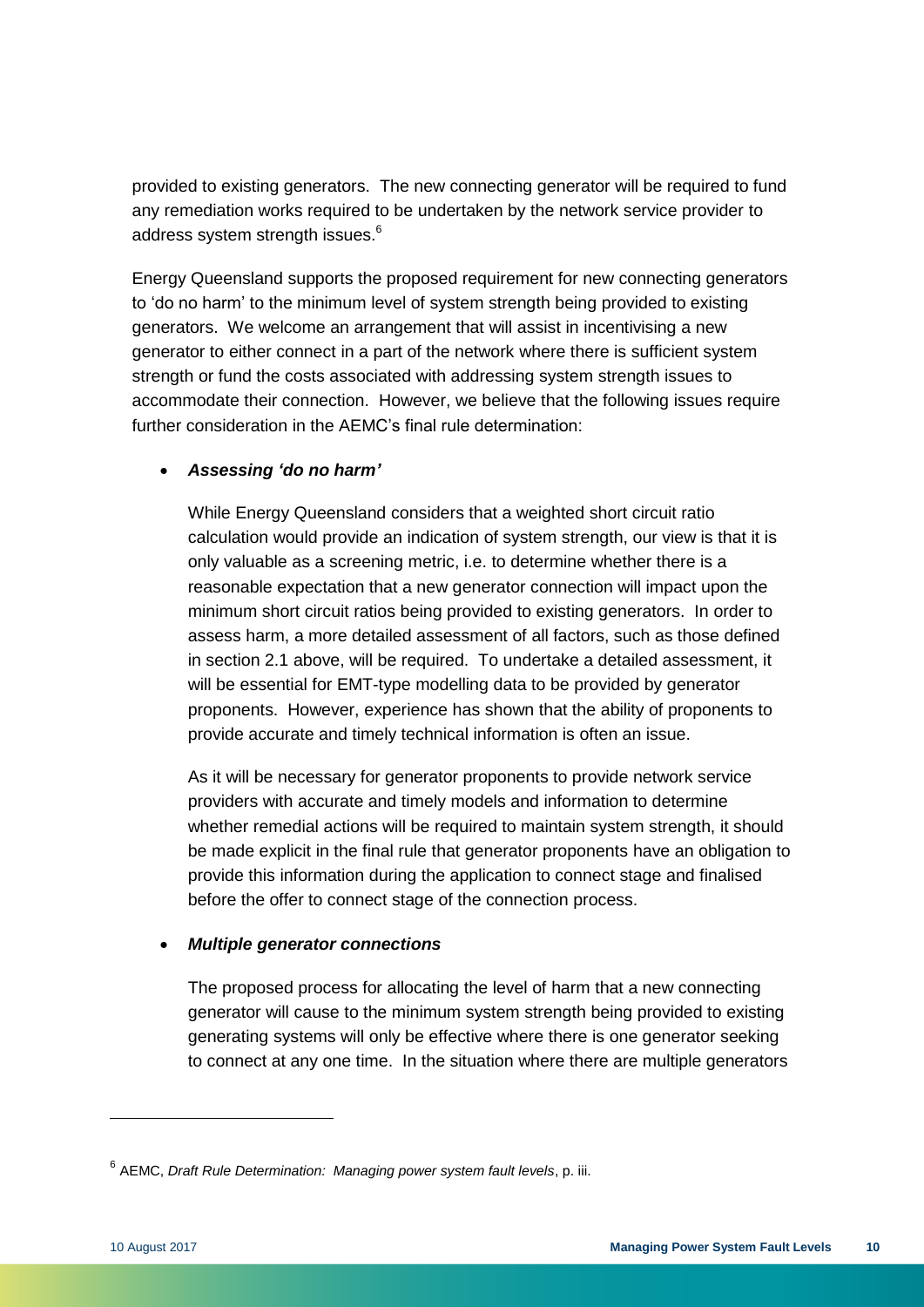seeking to connect in the same area of the network (both transmission and distribution networks) within a similar timeframe, there will be added complexity in assessing and allocating responsibility for system strength mitigation, determining the most practical and economic solution to address system strength issues and apportioning the allocation of costs associated with the provision of any required remedial work. This is primarily due to the following issues:

- − the 'first in time' approach is not appropriate or equitable where there are multiple connection projects being assessed concurrently, particularly as there is uncertainty as to which of the generator proponents will proceed to the connection application and offer stages;
- − there is no mechanism for network service providers to obtain accurate, detailed modelling information at an appropriate stage in the connection process to adequately assess the impact of a generator on the network and ability to meet generator and system performance standards;
- − there is a general unwillingness for generator proponents to share information due to commercial reasons;
- − generic models are not considered an acceptable compromise when assessing low system strength generator connections; and
- − even if detailed EMT-type modelling is provided, there is no ability for network service providers to share information concerning other proposed connections with generator proponents to assist in reaching agreement on mutually beneficial and cost-effective solutions.

Consequently, in addition to a requirement for generator proponents to provide accurate and timely models, Energy Queensland believes further consideration is required in the final rule determination as to how the 'do no harm' requirement is to be managed where there are multiple proponents as well as the circumstances under which information can be shared to enable efficient decision-making, particularly with respect to identifying the most cost-effective solution to address system strength issues on the network.

#### *Regulatory Investment Test*

As noted in section 2.1, it may be necessary to undertake a regulatory investment test for remediation works and this process can take from six to eighteen months to complete. Consequently, there may be significant delays in undertaking 'do no harm' remediation works to address system strength issues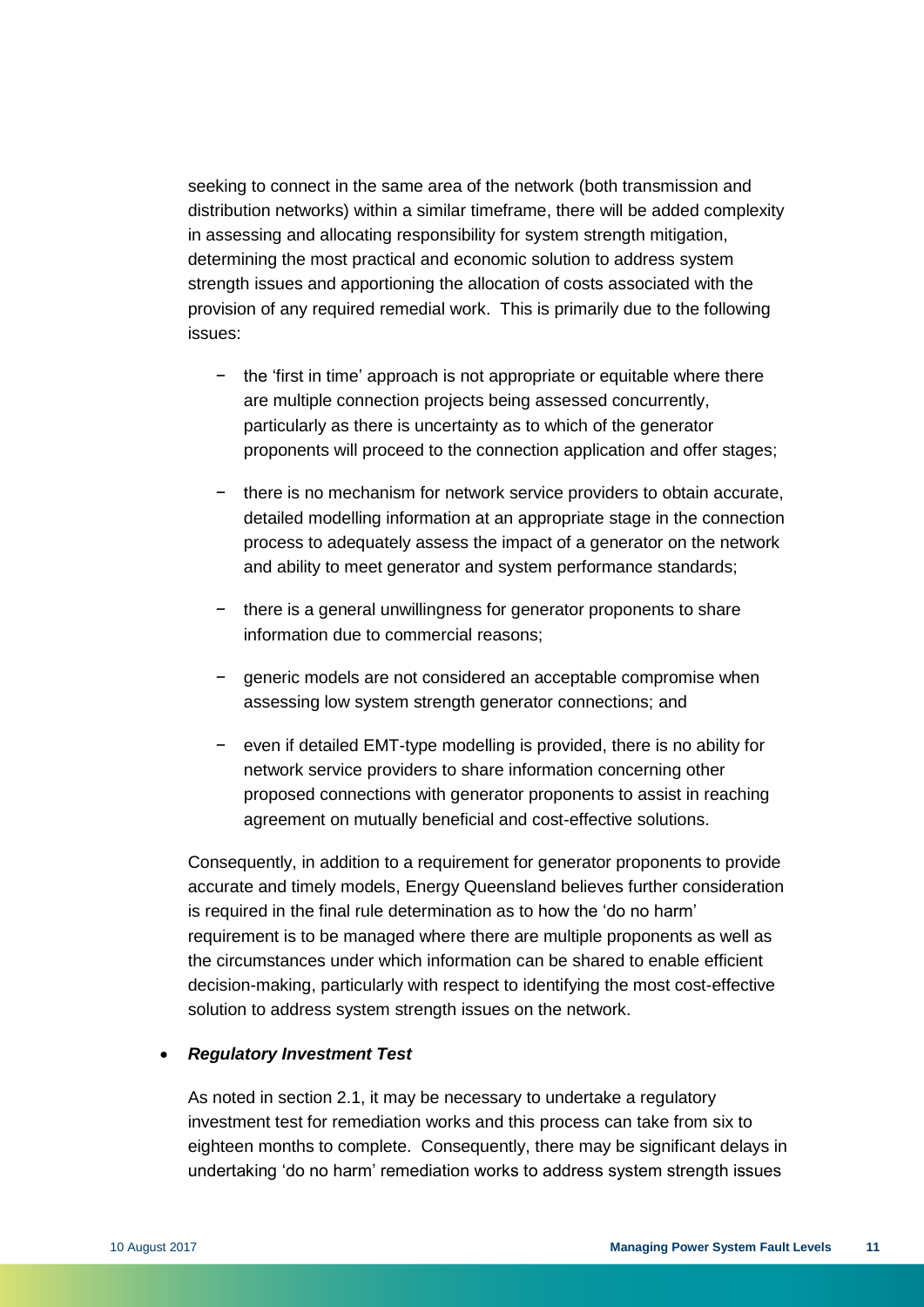on the network where a regulatory investment test is required. As recommended in section 2.1, Energy Queensland would appreciate further consideration of how the regulatory investment test process can be streamlined to ensure system strength remediation works can be undertaken in a timely manner.

### <span id="page-15-0"></span>**2.3 New responsibilities for AEMO**

Under the proposed rule, AEMO will be required to:

- monitor system security and identify locations in the network where system strength has fallen below, or is likely to fall below, the registered minimum short circuit ratio and take any necessary actions to ensure a secure operating state;
- publish a register of short circuit ratios; and
- develop short circuit ratio calculation guidelines which network service providers will be required to follow in fulfilling their obligations.<sup>7</sup>

Energy Queensland supports AEMO having responsibility for forecasting when fault levels may be too low and to take any necessary actions to ensure system stability. We also support the publication of a short circuit ratios register and development of short circuit ratio calculation guidelines by AEMO to ensure a consistent methodology is used by network service providers.

However, as noted in section 2.1 above, in our experience, the calculation of a short circuit ratio is only useful as a screening metric to identify whether there is a need for more detailed studies using EMT-type modelling. Therefore, it should be made clear in the final rule determination and in the guidelines that the short circuit ratio calculation should only to be considered as fulfilling this purpose and that in order to make an accurate assessment of the system strength and the impacts a non-synchronous generator will have on power system security, quality of supply standards and protection system effectiveness, several interlinked requirements are considered essential to delivering a successful connection.

Given the complexity of the issues raised during this consultation process, Energy Queensland considers that there may be value in allowing for flexibility in the new framework so that the guidelines can evolve over time. This could be achieved by

 $^7$  Ibid, p. iii-iv.